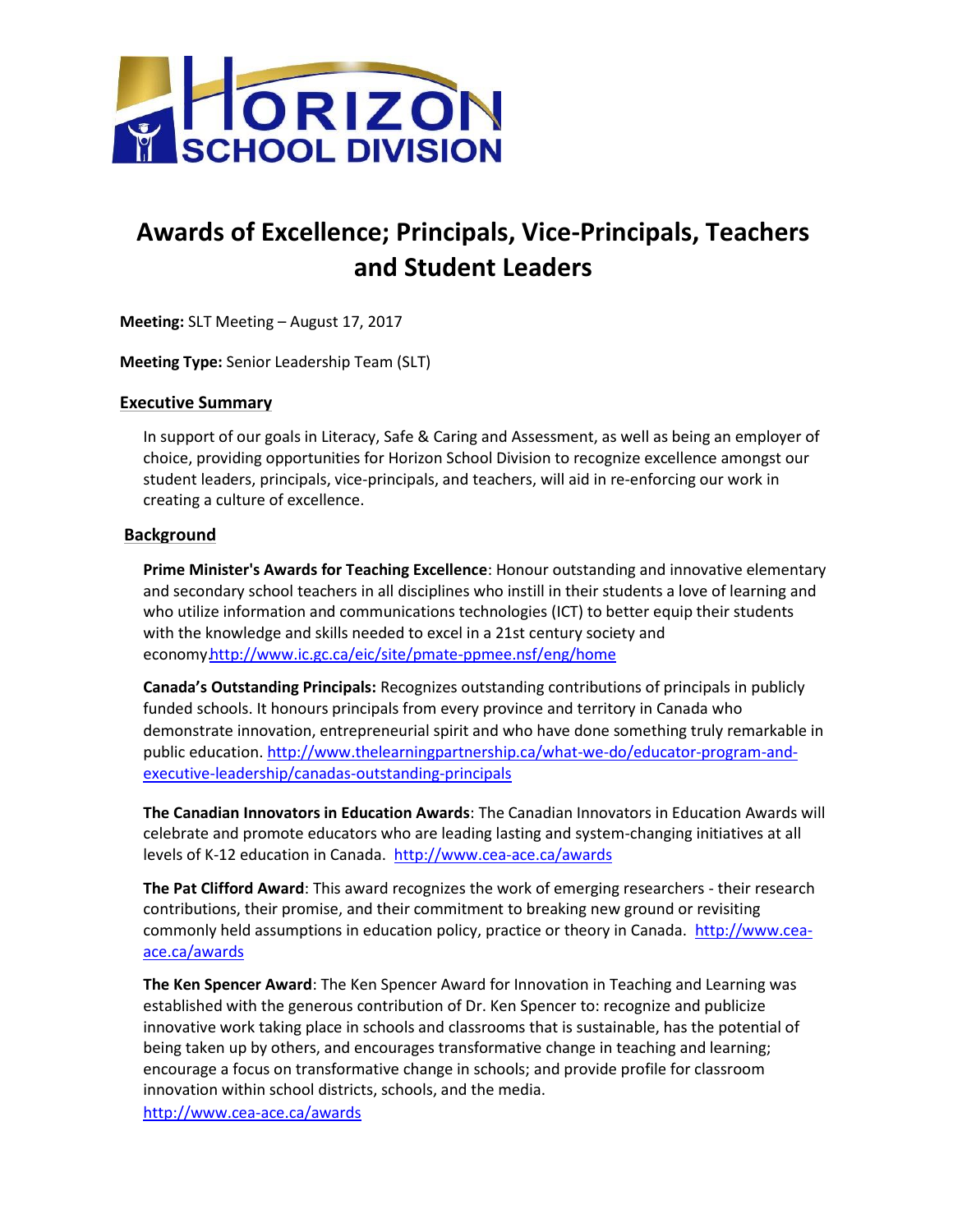**Distinguished Principal and Vice-Principal of the Year Award:** This prestigious award, honouring leadership in school administration in education, is sponsored by the Canadian Association of Principals and Jostens. If you would like to nominate a school vice principal for this award, please print the nomination form and submit to your provincial principal association prior to February 15. <http://cdnprincipals.org/cdndistpvpawards/>

**The Arbos Award:** This award is the highest honour that the Saskatchewan teaching profession can bestow. Through the Arbos Awards, individuals who have distinguished themselves through the scope, impact and significance of their contributions to education and the teaching profession are given the recognition they deserve. https://www.stf.sk.ca/professional-resources/awards-grants-scholarships

**The McDowell Award:** The McDowell Foundation requests applications annually in support of research that contributes to teaching and learning in the context of the publicly funded PreK-12 education system. The Foundation provides research grants to teachers and other educators exploring new and innovative ways to best meet the educational needs of students in Saskatchewan. A range of topics have been funded over the past 25 years and can be reviewed on the [current](http://mcdowellfoundation.ca/research/?status=current)  [projects](http://mcdowellfoundation.ca/research/?status=current) and [completed projects](http://mcdowellfoundation.ca/research/?status=completed) pages. Formal research experience is not necessary. Foundation staff will work with teachers and other educators in the development of the application. <http://mcdowellfoundation.ca/grants/>

**National Award for Teaching Excellence in Physical Education:** The PHE Canada National Award for Teaching Excellence in Physical Education honours Canadian teachers who provide outstanding teaching performance at the elementary, middle or secondary levels, who have an exceptional ability to motivate students to participate in a lifetime of physical activity, and who further Physical Education in Canada[. http://www.phecanada.ca/awards/excellence-physical-education](http://www.phecanada.ca/awards/excellence-physical-education)

**CAP Award for Excellence in Teaching High School/CEGEP Physics:** The awards honours physics teachers in Canadian high schools or CEGEPs who have a good understanding of their subject and who possess an exceptional ability to communicate their knowledge and understanding in such a way as to motivate their students to high academic achievement in physics. The nominee should have demonstrated the ability to develop innovative teaching methods and/or style and should mentor students in physics, through such activities as the [CAP high school prize exam,](http://www.cap.ca/en/activities/medals-and-awards/prizes-students/high-school-prize-exam-history) other prize exams, special tutorials, etc., as well as mentor new physics teachers. Nominees should have a history of participation in extra-curricular physics-related activities such as the Science Fairs, physics contests, public outreach activities, and the [CAP's Art of Physics competition](http://www.cap.ca/en/activities/art-physics) (class category). Evidence relating to the promotion of science, participation in non-physics extra-curricular activities (sports, drama, etc.), and achievements relating to student performance will also be considered but are not weighted as high as the physics-related activities listed here.

<http://www.cap.ca/en/HSCTA>

**Phyllis Arnold Professional Development Awards:** Teachers across Canada can apply for a Phyllis Arnold Professional Development Award to facilitate their work in the classroom, school, division, and community. Applications are accepted yearly in the spring from any current teacher in an accredited K-12 school within Canada. Each year, Can Geo Education grants up to two awards (\$300 in personal subsidies) to assist in the participation of geographic or social studies professional development in the current calendar year. Applications must be received by close of business (5 P.M. ET) May 1st. Awards will be announced by June 1st. http://www.cangeoeducation.ca/programs/prodev/arnold subsidy/

**R. Tait McKenzie Award:** This award is PHE Canada's most prestigious award and is named after the